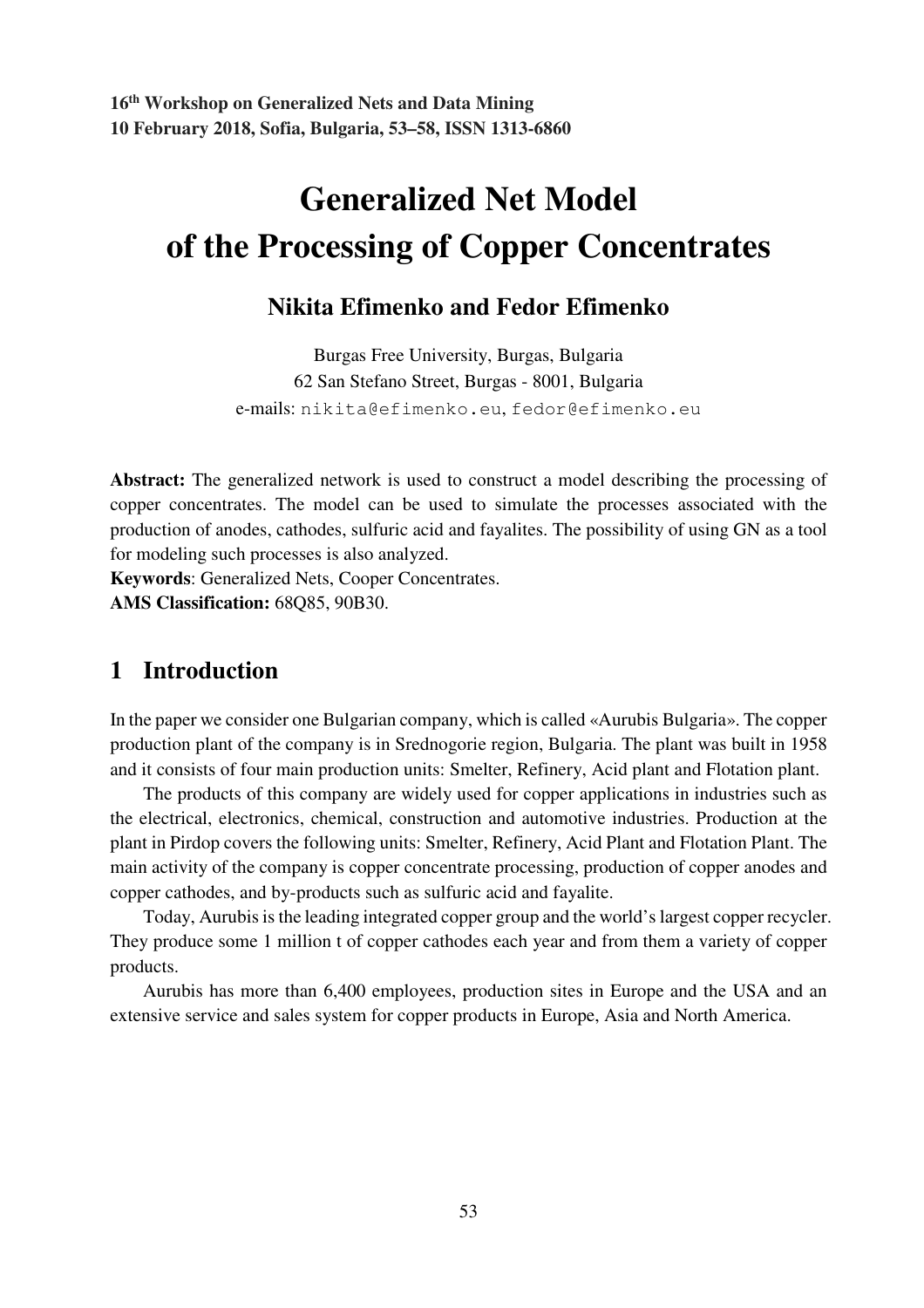

Figure 1. Diagram of the process

## **2 A GN-model**

The GN-model for this section (Figure 2) contains 7 transitions and 18 places. Initially, there is one α-token that is located in place *l*1 with initial characteristic: "*Cooper concentrates*".



Figure 2. GN model of process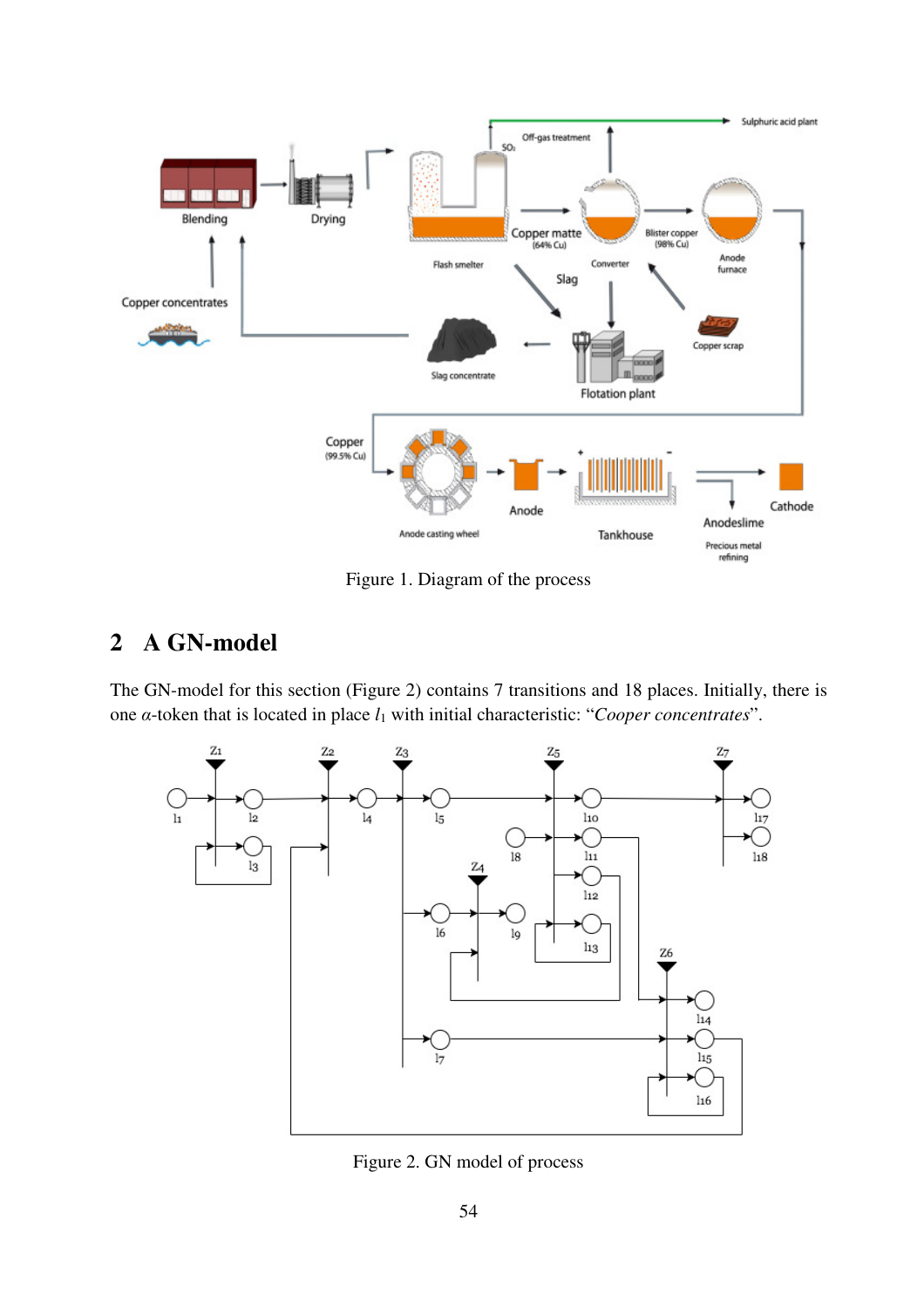The transitions of GN–model have the following description.

Transition  $Z_1$  in the model represents the supply of copper concentrates with ships from Port of Burgas, originating from North and South America, the Black Sea region and Bulgaria. The imported copper concentrates are delivered by bulk vessels to the Port of Burgas and railed to the Aurubis plant in Pirdop. Aurubis maintains weighing and sampling control operations at the Port of Burgas for establishing weight and sampling of the copper concentrates. Quality is controlled by company's certified laboratory.

$$
Z_1 = \langle \{ l_1, l_3 \}, \{ l_2, l_3 \}, r_1, V_1 \rangle
$$

$$
r_1 = \frac{l_2}{l_1} \frac{l_3}{false} true
$$

$$
l_3 \frac{W_{3,2}}{true}
$$

where:

 $W_{3,2}$  = "Incoming raw materials have been inspected by the accredited laboratory of the company"*.*

The condition for the transition is  $V_1 = \Lambda(l_1, l_3)$ .

After activating of the transition *Z*1 in place *l*<sup>2</sup> enters α-token with a characteristic: "*The Copper Concentrators checked by the laboratory*" and in place *l*<sup>3</sup> there is α-token with a characteristic: *"Controlling of the copper concentrates".*

Transition  $Z_1$  in the model represents mixture and drying division – Copper concentrates are received and blended (Cu~20 %). The mixture is dried in two steam drying ovens in order to reduce the moisture.

$$
Z_2 = \langle \{ l_2, l_{15} \}, \{ l_4 \}, r_2, V_2 \rangle
$$

$$
r_2 = \frac{l_4}{l_2} \frac{l_4}{W_{2,4}}
$$

$$
l_{15} \frac{l_4}{W_{15,4}}
$$

where:

*W*2,4 *= "The copper concentrates are dried and processed into the mixture".* 

 *W*2,4*= W*15,4

The condition for the transition is  $V_2 = \vee (l_2, l_{15})$ . After activating of the transition in place *l<sup>4</sup>* enters α–token with a characteristic: *"Mixture of the* 

*copper concentrates".* Transition  $Z_3$  in the model represents smelting division – the mixture is smelted in a flash

smelter in order to achieve partial oxidation and smelt the mixture. As a result of chemical reactions, matte (Cu~65 %) and slag are formed. The technological gases pass from the smelting furnace into a boiler in order to use the energy from the heat.

$$
Z_3 = \langle \{ l_4 \}, \{ l_5, l_6, l_7 \}, r_3, V_3 \rangle
$$

$$
\begin{vmatrix} l_5 & l_6 & l_7 \end{vmatrix}
$$

$$
r_3 = \frac{\epsilon_5 - \epsilon_6}{l_4 \cdot W_{4,5} \cdot W_{4,6} \cdot W_{4,7}}
$$

where  $W_{4,5} = W_{4,6} = W_{4,7} =$  "*Melting in a furnace*".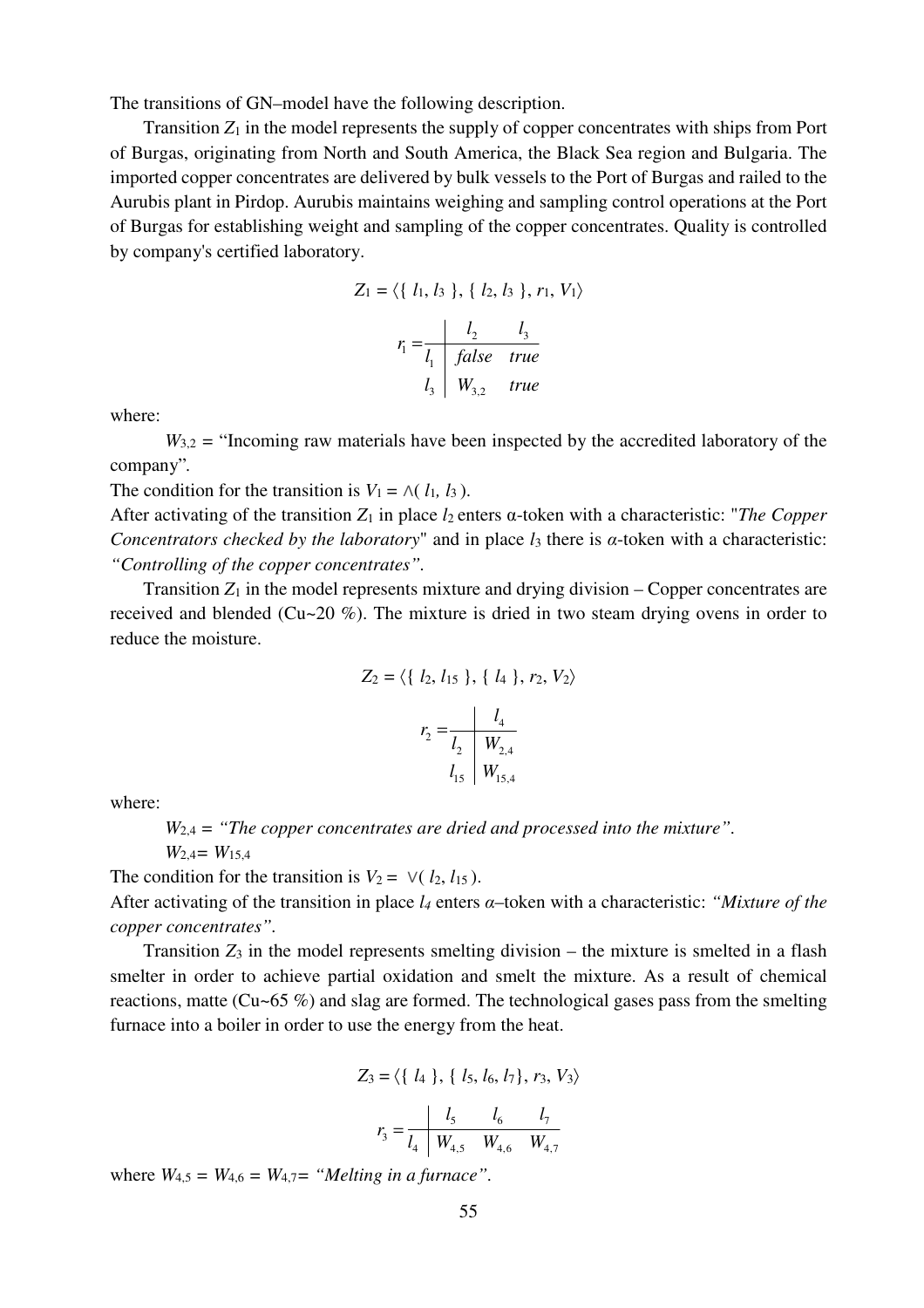The condition for the transition is  $V_3 = \vee (l_4)$ .

The  $\alpha$ -tokens obtain characteristic respectively:

- in place *l*5: *"Matte from the smelting furnace",*
- in place *l*6: *"The technological gases",*
- in place *l*7: *"Slag from a melting furnace".*

Transition *Z*4 in the model represents processing sulfur technological gases formed in pyrosmelting copper concentrate processing in a smelting furnace and the converters in metallurgical production results in sulfuric acid production.

$$
Z_4 = \langle \{ l_6, l_{12} \}, \{ l_9 \}, r_4, V_4 \rangle
$$

$$
r_4 = \frac{l_9}{l_6} \frac{l_{9}}{W_{6,9}}
$$

$$
l_{12} \frac{l_{12}}{W_{12,9}}
$$

where  $W_{6,9} = W_{12,9} =$  "obtained sulfur technological gas". The condition for the transition is  $V_4 = \vee (l_6, l_{12})$ .

After activating of the transition in place *l*<sup>9</sup> enters α –token with a characteristic: *"sulfuric acid".*

Transition  $Z_5$  in the model represents converter division – the matte is transported from the smelting furnuce to converters. Black copper with a concentration of 98-99 % and slag are formed in the conversion process. The slag obtained from the converters and from the smelting furnace is transported to a flotation plant. The sulfuric gases from the smelting furnace and the converters are passed on to produce sulfuric acid.

$$
Z_5 = \langle \{ l_5, l_8, l_{13} \}, \{ l_{10}, l_{11}, l_{12}, l_{13} \}, r_5, V_5 \rangle
$$

$$
r_{5} = \frac{l_{10}}{l_{5}} = \frac{l_{11}}{false}
$$
  
\n
$$
l_{12} = \frac{l_{13}}{true}
$$
  
\n
$$
l_{13} = \frac{false}{false}
$$
  
\n
$$
l_{13} = \frac{false}{true}
$$
  
\n
$$
l_{13} = \frac{true}{true}
$$
  
\n
$$
l_{13,10} = \frac{true}{true}
$$
  
\n
$$
l_{13,11} = \frac{true}{true}
$$
  
\n
$$
l_{13,12} = true
$$

where:

*W*13,10 *= "Black copper with a concentration of 98-99 % from the conversion process",* 

 *W*13,11 *= "Slag from the conversion process was obtained",*

 *W*13,12 *= "The sulfur gases from the conversion process were obtained",* 

The condition for the transition is  $V_5 = \sqrt{l_5}$ ,  $l_8$ ,  $l_{13}$ ). After activating of the transition:

- in place *l*<sup>13</sup> enters α-token with a characteristic: *"Processed matte from the smelting furnace with a copper scrap";*
- in place *l*<sup>10</sup> enters α-token with a characteristic:*"Black copper with a concentration of 98-99 %";*
- in place *l*<sup>11</sup> enters α-token with a characteristic: *"Slag from the conversion process"*
- in place *l*<sup>12</sup> enters α-token with a characteristic: *"The sulfur gases from the conversion process".*

Transition *Z*6 - the sludge from the smelting plant and the converters formed as a result of the smelting process are processed in a flotation plant in order to extract the remaining copper.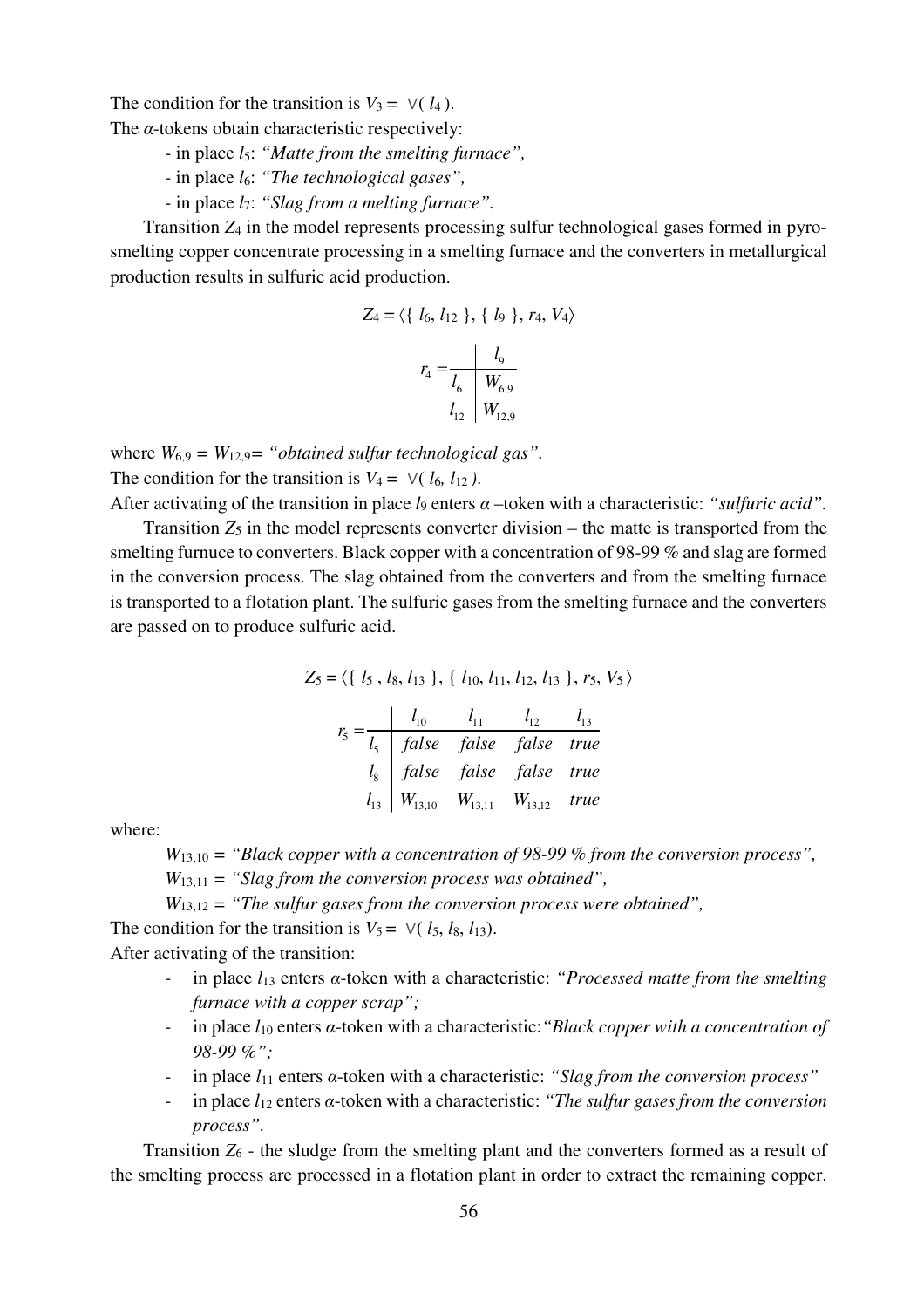The flotation method of enrichment is used, where two products are obtained: concentrate, which is returned back to the smelting production process and Iron-Silicate fines.

$$
Z_6 = \langle \{ l_{10}, l_7 \}, \{ l_{14}, l_{15} \}, r_6, V_6 \rangle
$$
  

$$
r_6 = \frac{l_{14}}{l_{11}} \frac{l_{15}}{false} false false false false
$$
  

$$
l_7 \begin{vmatrix} false & false & false \\ false & false & false \\ l_{16} & W_{16,14} & W_{16,15} & true \end{vmatrix}
$$

where  $W_{16,14} = W_{16,15} =$  "slags from the smelting furnace and converter are processed". The condition for the transition is  $V_6 = \land (V(\ell_{11}, \ell_7), \ell_{16})$ . After activating of the transition:

- in place *l*<sup>16</sup> enters α -token with a characteristic: *"Slags from the smelting furnace and converter";*
- in place *l*<sup>14</sup> enters α -token with a characteristic:*"Iron-Silicate fines";*
- in place *l*<sup>15</sup> enters α -token with a characteristic *"Cooper concentrate".*

Transition *Z*7 - Anode division and Refinery - Here the black copper is refined in two anode furnaces in order to increase the purity of the copper above 99.5 %. Anodes are cast according to the specifications of the internal and external clients. After that about 2/3 of the anodes produced in the Smelter are sent to the Refinery. The electrolysis process produces cathodes with a copper concentration of 99.99 %.

$$
Z_7 = \langle \{ l_{10} \}, \{ l_{17}, l_{18} \}, r_7, V_7 \rangle
$$

$$
r_7 = \frac{l_{17}}{l_{10}} \frac{l_{17}}{l_{10,17}} \frac{l_{18}}{l_{10,18}}
$$

where  $W_{10,17} = W_{10,18} =$  "Black cooper is received".

The condition for the transition is  $V_7 = \vee (l_{10})$ .

After activating of the transition:

- in place *l*<sup>17</sup> enters α –token with a characteristic: *"anodes";*
- in place  $l_{18}$  enters  $\alpha$  –token with a characteristic: "*cathodes*".

#### **3 Conclusion**

The paper examines the different stages of the copper concentrate process, as well as its simulation and behavior in the future. The model shows the realization of the final products: cathodes, anodes, sulfuric acid, iron-silicate (phialite). The GN-model shows the connections, the way of interaction and the processes between the different components in the factory operation. Various processes are monitored: raw material supply, metallurgical production, refinery, flotation plant, production of sulfuric acid.